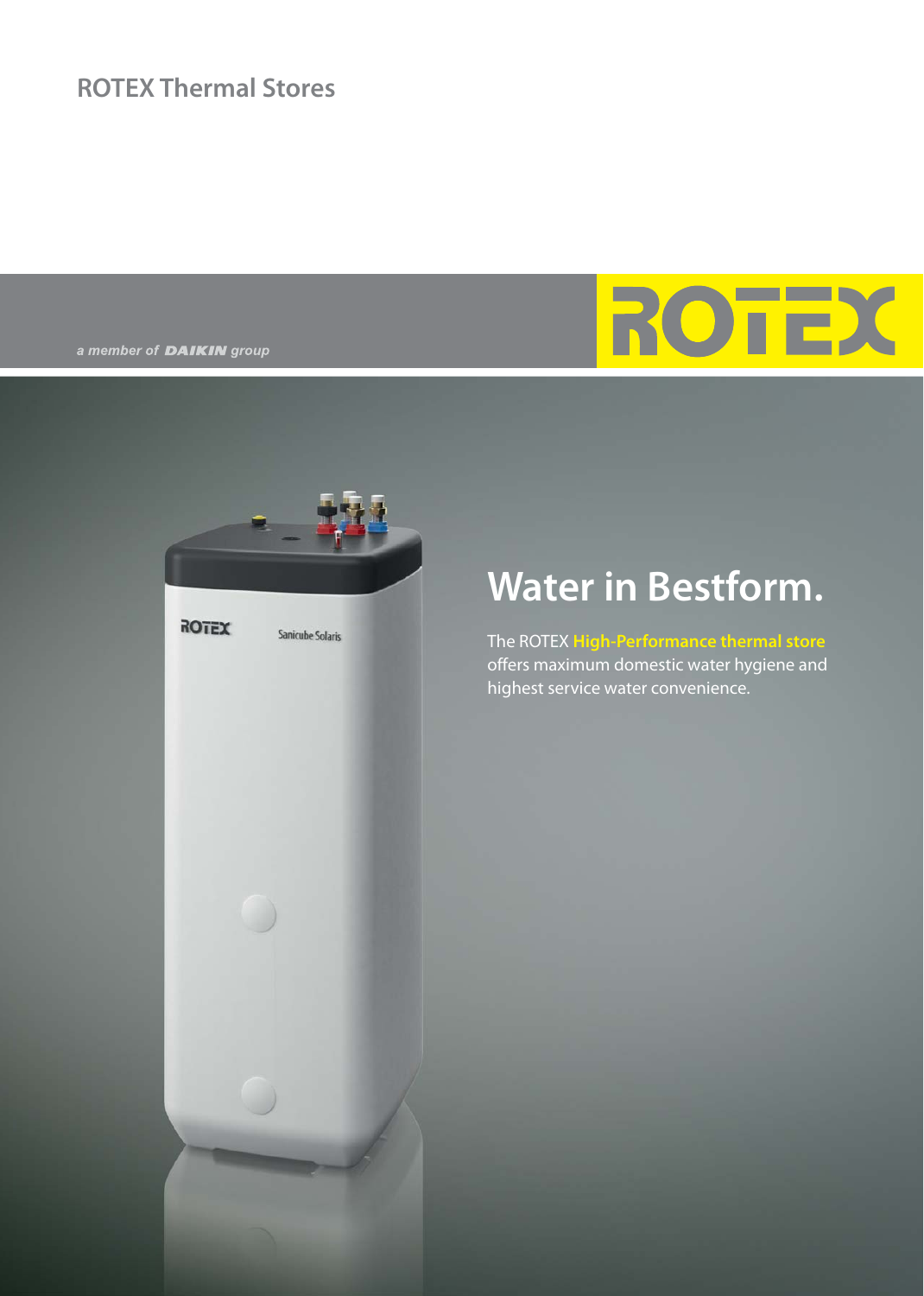**"When the hot water storage tank had to be replaced, I was amazed how much deposit had collected in the old unit. Our installer obviously became aware of this and recommended us the ROTEX Sanicube. Reliable hygiene thanks to the unique technology immediately convinced me. I can now enjoy every drop again."**

**Sabine Hiller and family, houseowners** 

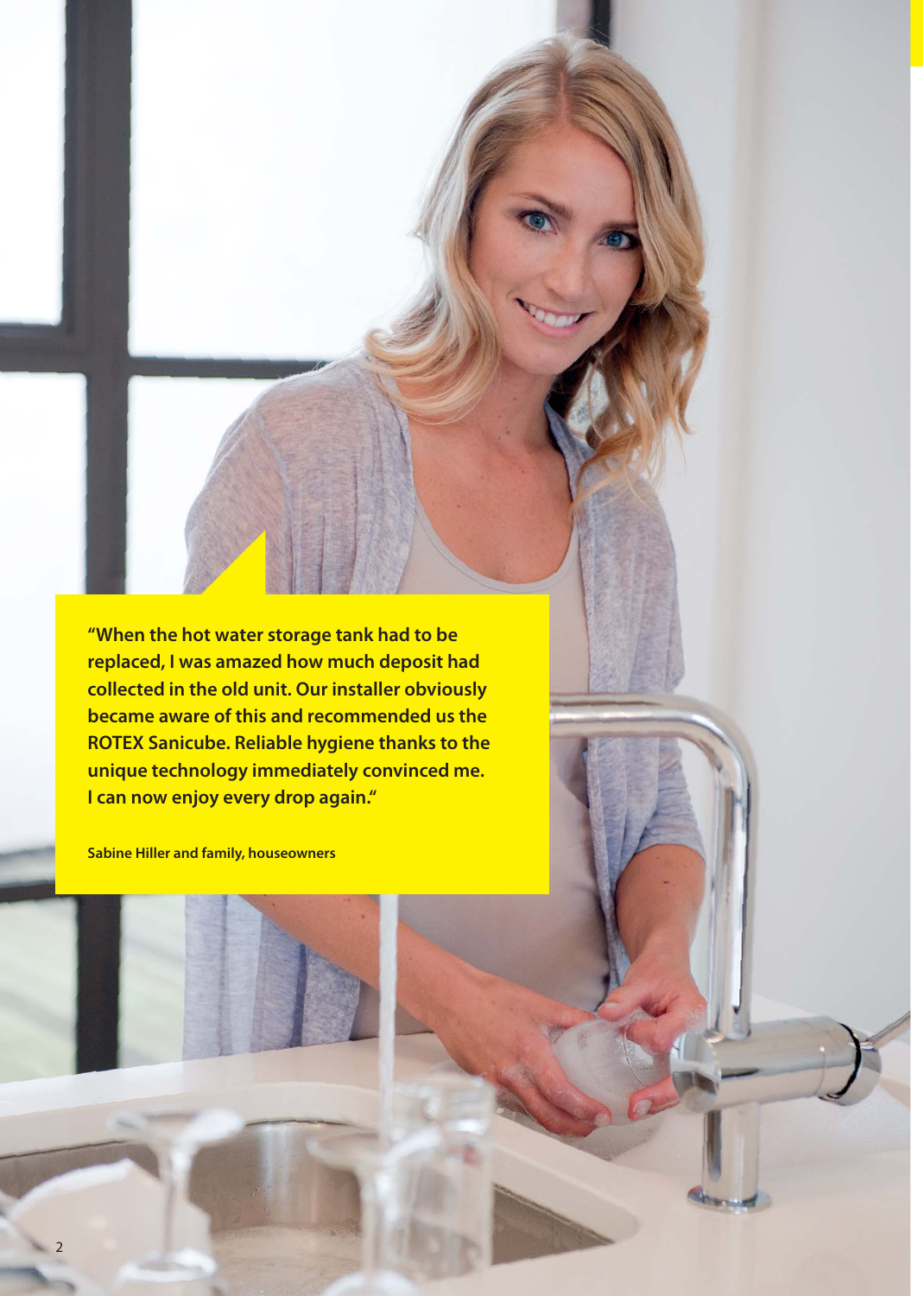### **Water of the highest quality. With the ROTEX thermal store.**

#### **The first thing we need for foodstuffs is clean water.**

Hot and fresh water is indispensable for every household. Whether for showering, bathing, cooking or hand washing. Having hot water available in the desired volume and at the desired temperature is a significant constituent of our modern life. The fact that this water is also hygienic is, of course, a prerequisite. Conventional hot water heaters often fail to meet these requirements today. We have therefore placed special emphasis on water hygiene!

#### **Unadulterated enjoyment – every day.**

The ROTEX thermal store was conceived in accordance with the latest thermal technology and water hygiene requirements. Its structure is fundamentally different from normal large volume hot water storage tanks. As a result of its design concept it delivers hygienically perfect hot water at any time.

#### **Clear separation – clear advantage.**

The ROTEX thermal store is a combination of hot water storage tank and instantaneous water heater. This means that the actual heat is not stored in the domestic water itself, but in the storage tank water which is clearly separated from it. The optimum tank layering ensures that a supply of hot water is always available.

**The drinking water** is contained in a high-performance heat exchanger made of durable stainless steel (INO<sub>x</sub>). Your drinking water remains perfectly hygienic.

**The storage tank water** is added at commissioning and serves only for thermal storage. It is not exchanged and con sumed. The inner and outer walls are impact-resistant polypropylene, the space in-between is filled with highly heat insulating foam. This results in very good heat insulation values and minimum surface losses.

#### **Variable in use.\***

The heating of the storage tank water, and thus the charging of the storage tank, can take place using various different heat sources:

- With heating water: Boilers, heat pumps or remote heat generate the heat that is introduced via the stainless steel heat exchanger.
- With solar energy: E. g. via the ROTEX Solaris system.
- With an electric immersion heater: The hot water (domestic) is heated by an electric immersion heater made of stainless steel which is immersed in the storage tank water.



#### *The anti-legionella storage tank.*

The structure of the ROTEX thermal store ensures optimum water hygiene since the water to be heated is carried in a pipe system. Deposits of sludge, rust, sediments and even the generation of dangerous legionella bacteria which can arise in large volume tanks are not possible. The tank temperature of the ROTEX thermal store can be reduced from 60 °C to 50 °C, according to DIN 1988-200.\*\*

The right tank model to suit your requirements can be seen in the selection matrix on page 7.

\*\* The amended DIN 1988-200 permits reduction of the tank temperature from 60 °C to 50 °C in central hot water storage tanks with increased water exchange rates (in Germany).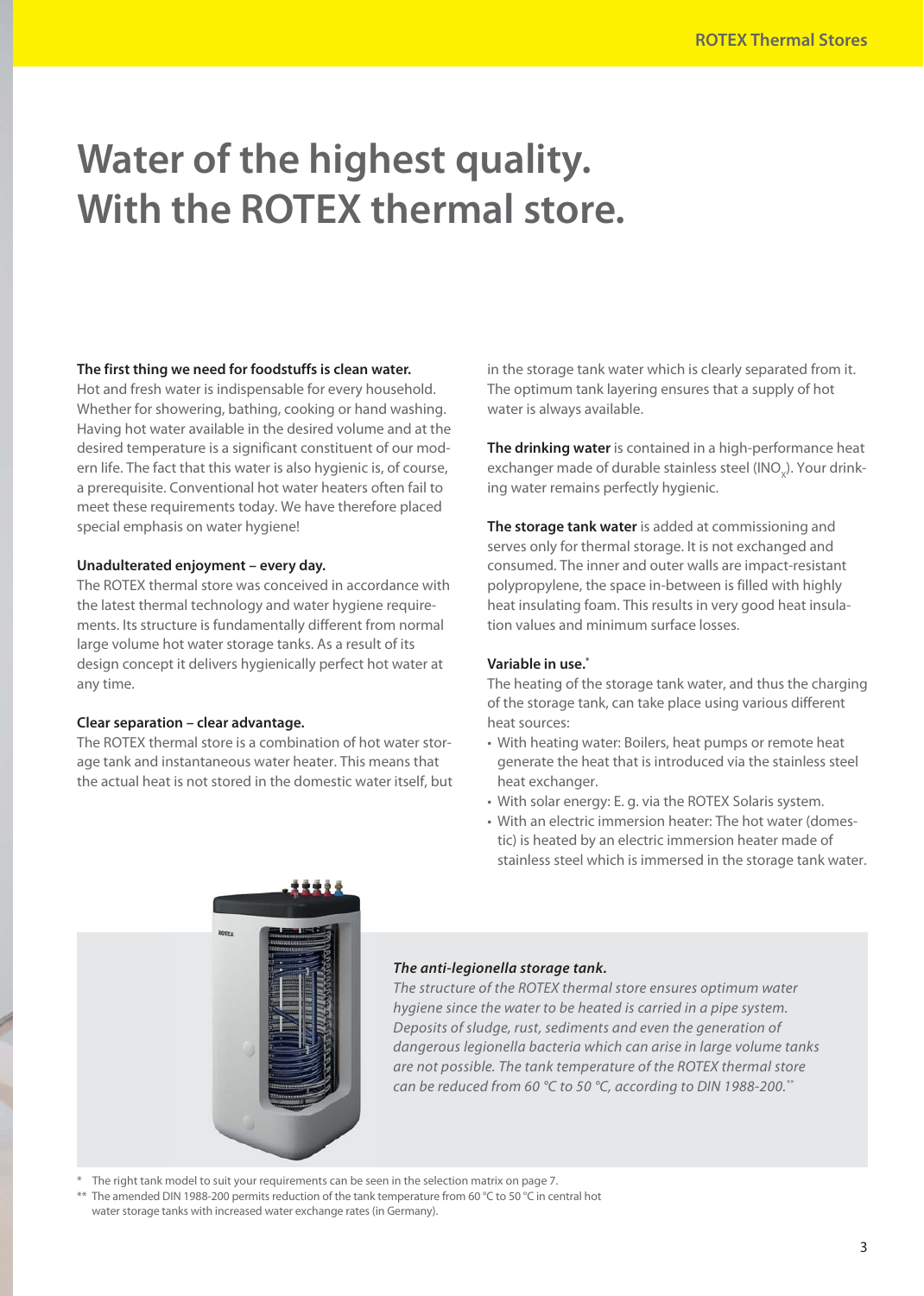



#### *Unique hygiene and comfort. The thermal store principle.*

The ROTEX thermal store is a combination of hot water storage tank and instantaneous water heater. The domestic water to be heated is conveyed and heated through a separate high-performance heat exchanger made of stainless steel. Water that is charged first is also the first to be removed (first-in first-out principle). The outstanding water-hygiene advantages have been confirmed by an extensive test undertaken by the Hygiene Institute at the University of Tübingen.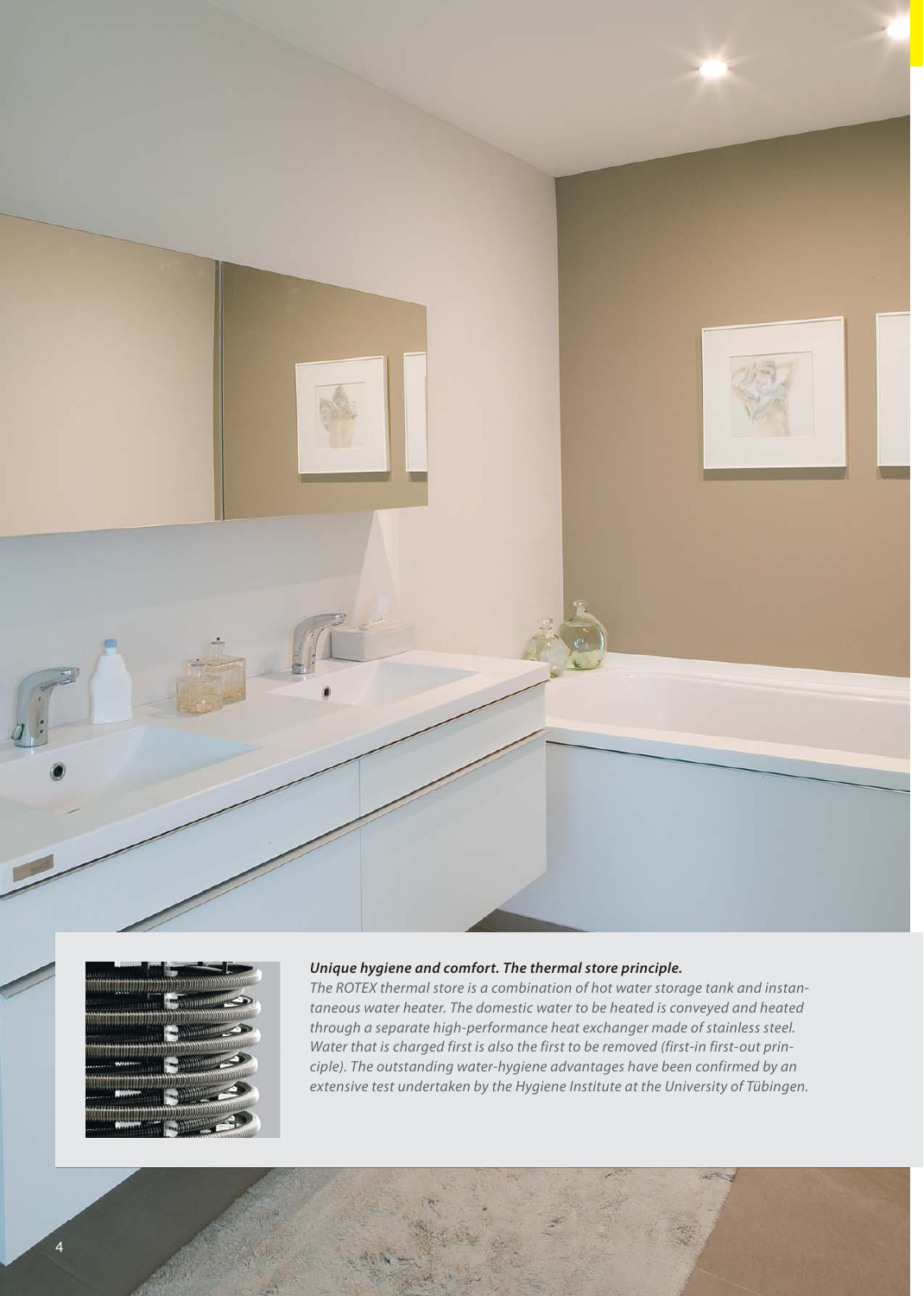## **Maximum hygiene convenience. Economical, flexible and safe.**

#### **More than just a drop on a hot stone.**

**Energy saving:** The improved storage tank and cover insulation made from PU rigid foam reduces the heat losses to an absolute minimum. This protects the environment and your wallet.

**Low scaling:** On commissioning, the storage tank is filled with tap water which is not exchanged during operation. Thus, only the lime contained in this water can be deposited; all the heat exchanger pipes remain free of limescale, as does the electric immersion heater, which is available as an option. On the inner surface of the heat exchanger pipes, the high flow speed when the water is removed releases smaller scale deposits.

**Long-life and safe:** The materials used (plastic and stainless steel) ensure the ROTEX thermal store has a particularly long life and will provide you with hygienic hot water for decades.

#### **It's better to trust experience.**

ROTEX has been making thermal storage tanks for optimum water hygiene for 25 years. The design of the storage tanks has been continuously optimized to ensure that the heated domestic water only stays in the storage tank. This means that neither deposits nor bacteria can arise.

#### **Your advantages with the ROTEX Sanicube/HybridCube.**

#### **Highest level of efficiency**

• Efficient energy saving thanks to full thermal insulation made from PU rigid foam

#### **Hygiene**

- Highest level of hygiene by the separation of the storage tank water from the domestic water
- No deposits, no legionella generation

#### **As if it were made-to-measure for you**

- Low scaling
- Long-life and safeas a result of the used materials plastic and stainless steel
- Sophisticated innovative technology, with 25 years' experience
- Compact design, low weight, minimum space requirement and simple installation
- Modular system: Interconnection of several storage tanks possible for high-volume hot water demand
- Connection to the most varied of heat generators and heat sources. This saves costs and is highly flexible

#### *Water and sun. Optimum combination.*

The pronounced temperature stratification makes the Sanicube Solaris ideal as a solar storage tank in combination with the ROTEX Solaris system.



#### **ROTEX Sanicube Solaris SCS 538/16/0-DB**

- A Storage tank
- B Unpressurised storage tank water
- C Hot water zone
- D Solar zone E Heating support zone
- 1 Potable water
- 2 Storage tank charging
- 3 Heating support
- 4 Solaris connection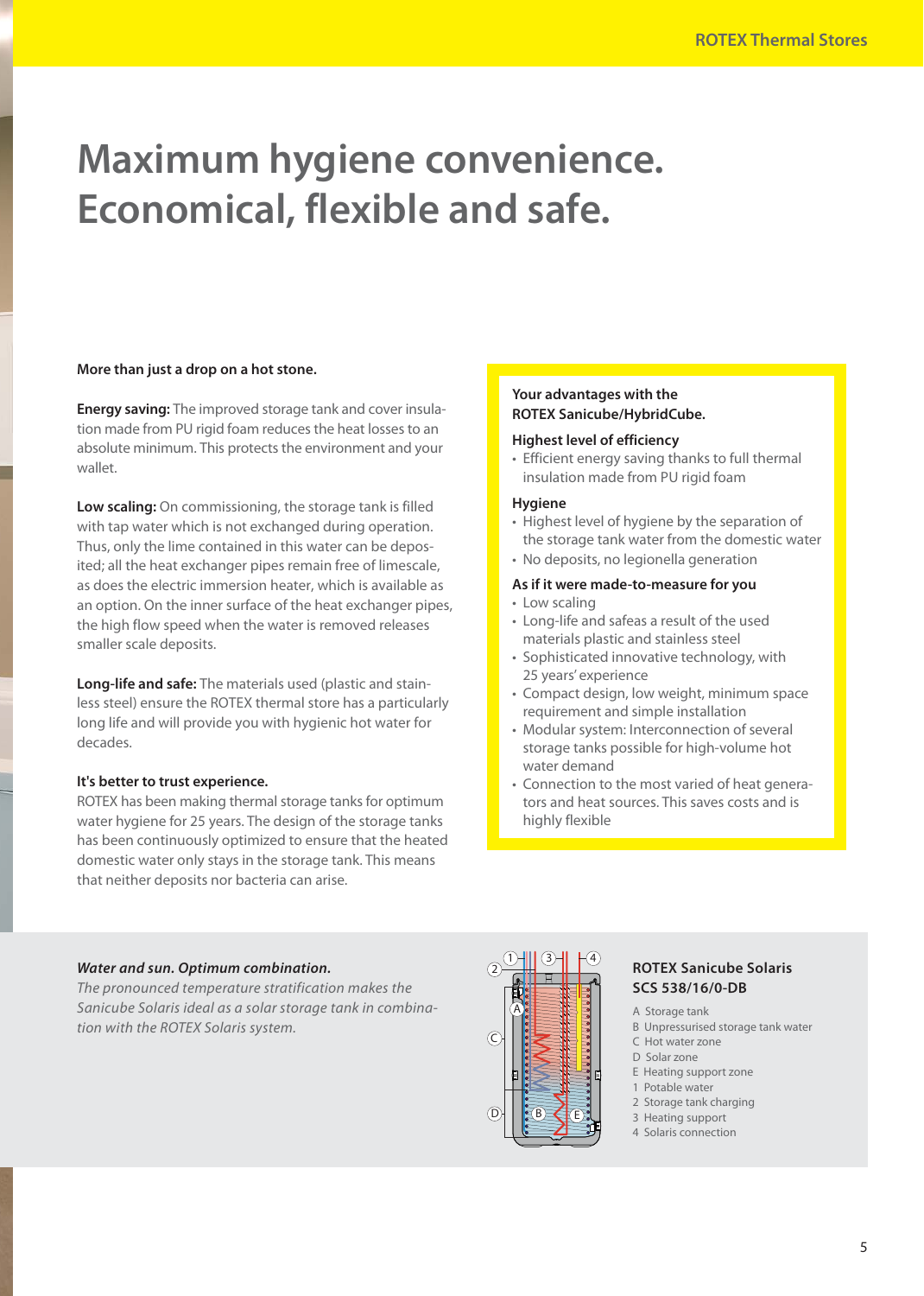### **The clean solution for every requirement.**

#### **Also for large-volume hot water demand.**

The ROTEX thermal store can be adapted flexibly to your individual hot water requirements. For this application several thermal stores are connected together in a modular fashion so that even output distribution is achieved and output capacities can be created of virtually any size.

**ROTEX Sanicube Solaris:** In combination with the ROTEX Solaris solar system, the free-of-charge power of the sun is exploited in a highly-effective manner for hot water generation and heating support. This combination convinces by its highest level of energy efficiency thanks to low heat losses, perfect water hygiene and unlimited hot water convenience.

**ROTEX HybridCube:** We have developed the HybridCube specially for combination with a ROTEX air-to-water pump HPSU. It is the heart of the ROTEX heat pump system, stores the heat obtained then transfers it to the heating system at the required time.

#### **ROTEX HybridCube**



| <b>ROTEX thermal stores</b>                                                                |        | HYC 343/19/0-P   | HYC 544/19/0-P   | HYC 544/32/0-P   | <b>HYC 343/19/0-DB</b> |  |  |  |  |
|--------------------------------------------------------------------------------------------|--------|------------------|------------------|------------------|------------------------|--|--|--|--|
| Total storage capacity                                                                     | Liters | 300              | 500              | 500              | 300                    |  |  |  |  |
| Empty weight                                                                               | kg     | 64               | 92               | 98               | 59                     |  |  |  |  |
| Total filled weight                                                                        | kg     | 364              | 592              | 598              | 359                    |  |  |  |  |
| Dimensions (W x D x H)                                                                     | mm     | 595 x 615 x 1646 | 790 x 790 x 1658 | 790 x 790 x 1658 | 595 x 615 x 1646       |  |  |  |  |
| Potable water capacity                                                                     |        | 27.9             | 29               | 29               | 27.9                   |  |  |  |  |
| Hygienic hot water generation on the instantaneous heater principle                        |        | ۰                | $\bullet$        | ٠                | ٠                      |  |  |  |  |
| Heat generation combination                                                                |        |                  |                  |                  |                        |  |  |  |  |
| <b>Boiler combination</b>                                                                  |        |                  |                  |                  |                        |  |  |  |  |
| ROTEX A1 Oil condensing                                                                    |        | $\bullet$        | ٠                | ٠                | $\bullet$              |  |  |  |  |
| ROTEX GW - Wallmounted gas condensing boiler                                               |        | $\bullet$        | $\bullet$        | $\bullet$        | ٠                      |  |  |  |  |
| Existing boiler                                                                            |        | ٠                | ۰                | ٠                | $\bullet$              |  |  |  |  |
| Heat pump combination                                                                      |        |                  |                  |                  |                        |  |  |  |  |
| ROTEX HPSU Low-Temperature Bi-Bloc up to 8 kW                                              |        | ۰                | ۰                |                  | ٠                      |  |  |  |  |
| ROTEX HPSU Low-Temperature Bi-Bloc up to 16 kW                                             |        |                  |                  | ٠                |                        |  |  |  |  |
| ROTEX HPSUhitemp                                                                           |        | ٠                | $\bullet$        | ٠                | ٠                      |  |  |  |  |
| HPU hybrid                                                                                 |        | $\bullet$        | $\bullet$        | ٠                | ۰                      |  |  |  |  |
| <b>Solar combination</b>                                                                   |        |                  |                  |                  |                        |  |  |  |  |
| Drain-back combination                                                                     |        |                  |                  |                  | $\bullet$              |  |  |  |  |
| Pressurized solar combination*                                                             |        | $\bullet$        | ۰                | $\bullet$        |                        |  |  |  |  |
| Solar heating support <sup>1)</sup>                                                        |        |                  | ۰                | ٠                |                        |  |  |  |  |
| <b>Bivalency solution</b><br>(combination with additional heat generator or swimming pool) |        |                  |                  |                  |                        |  |  |  |  |

More thermal store versions can be found in the current pricelist.

\* If a pressurised solar combination or a bivalency solution is to be combined with a heat pump,

we can use the ROTEX compact heat pump HPSU compact Biv Variant.

<sup>1)</sup> Heating support not in combination with HPU hybrid.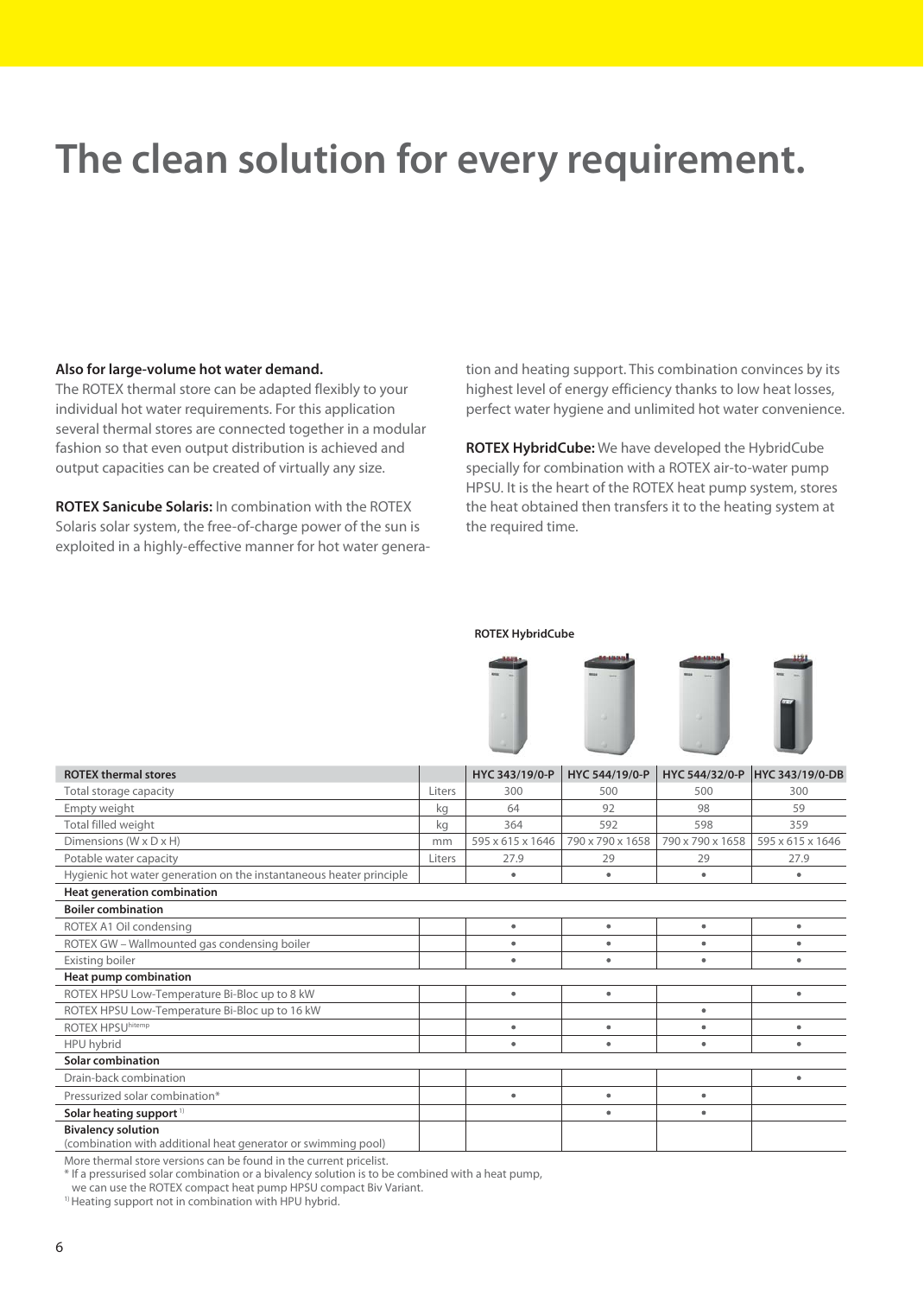

#### *Example of an installation.*

ROTEX Sanicube Solaris in combination with a ROTEX Solar System for hot water generation and heating support, and the ROTEX A1 oil condensing boiler.

**ROTEX Sanicube Solaris**



|                  | . <b>. .</b> <u>.</u> . | <u>--- ---,,</u> | <u>.</u> .       |                  |                  |                  |
|------------------|-------------------------|------------------|------------------|------------------|------------------|------------------|
| 500              | 500                     | 300              | 500              | 500              | 500              | 500              |
| 87               | 93                      | 57               | 93               | 99               | 88               | 94               |
| 587              | 593                     | 357              | 593              | 599              | 588              | 594              |
| 790 x 790 x 1658 | 790 x 790 x 1658        | 595 x 615 x 1646 | 790 x 790 x 1658 | 790 x 790 x 1658 | 790 x 790 x 1658 | 790 x 790 x 1658 |
| 27.9             | 27.9                    | 19               | 24.5             | 24.5             | 24.5             | 24.5             |
| $\bullet$        | $\bullet$               | $\bullet$        | $\bullet$        | $\bullet$        | $\bullet$        | $\bullet$        |
|                  |                         |                  |                  |                  |                  |                  |
|                  |                         |                  |                  |                  |                  |                  |
| ٠                | $\bullet$               | $\bullet$        | $\bullet$        | $\bullet$        | $\bullet$        | ٠                |
| ٠                | ٠                       | ٠                | $\bullet$        | ۰                | ٠                | ٠                |
| ٠                | $\bullet$               | $\bullet$        | $\bullet$        | $\bullet$        | $\bullet$        | ٠                |
|                  |                         |                  |                  |                  |                  |                  |
| $\bullet$        |                         |                  |                  |                  |                  |                  |
|                  | $\bullet$               |                  |                  |                  |                  |                  |
| ٠                | ٠                       | $\bullet$        | $\bullet$        | $\bullet$        | $\bullet$        | $\bullet$        |
| ٠                | ٠                       |                  |                  |                  |                  |                  |
|                  |                         |                  |                  |                  |                  |                  |
| $\bullet$        | $\bullet$               |                  |                  |                  | $\bullet$        | $\bullet$        |
|                  |                         | $\bullet$        | $\bullet$        | ۰                |                  |                  |
| ٠                | $\bullet$               |                  | $\bullet$        | $\bullet$        | $\bullet$        | $\bullet$        |
|                  |                         |                  |                  |                  |                  |                  |
|                  |                         |                  |                  |                  |                  |                  |